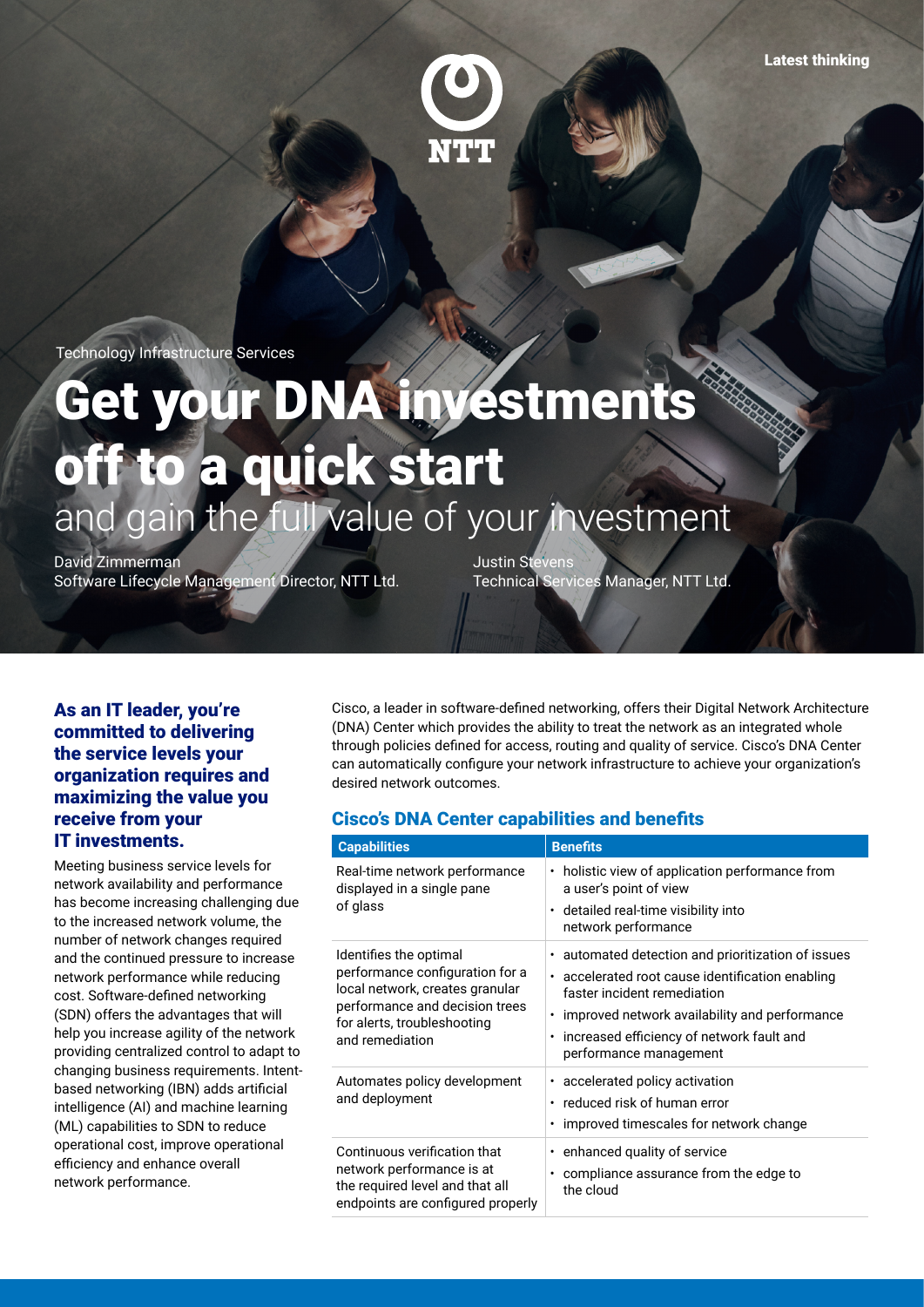## 'NTT's leadership and innovation drives value for our customers and

helps them respond to complex business challenges.'

Oliver Tuszik, Senior Vice President, Global Partner Organization, Cisco

As a Cisco client, you may already have the Cisco DNAC platform but haven't activated it fully. You're wondering how to move to your desired network state and achieve the benefits of SDN and IBN without disrupting ongoing operations. Automation will require changing procedures and modifying the operational environment. NTT can help you gain the full benefit of your investment in DNA technologies by unlocking the potential of DNAC to support the transformation of your IT operations. Our DNAC Quick Start Program, helps clients understand the capabilities of Cisco's SDI technology, while our Softwaredefined Infrastructure Services helps them to enable, manage and optimize their SDI environment.

### The NTT DNAC Quick Start Program

Our Program focuses our technical services capability on helping to accelerate your journey to software-defined.

#### **Our Quick Start Program includes:**

- a remote workshop to understand your environment and design the correct implementation of the DNAC platform
- install or upgrade the DNAC platform
- activation of one Wireless LAN controller
- importations of up to 100 access points and up to five active sensors to monitor traffic quality
- importation of up to ten switches and routers
- collection and analysis of data for a two-week period
- knowledge transfer to inhouse personnel to extend DNAC activation to other controllers, routers, switches, access points and sensors

### Use cases for DNAC Quick Start

Quick Start can be used as a **pilot program** prior to implementation across more of your network environment or you can continue to leverage NTT to fully implement Cisco's DNAC capabilities across multiple campus locations.

Wireless Assurance provides a base activation for a limited scope of sites and devices that provides you with the capability to extend the DNAC wireless assurance functionality to other areas of the network, giving your team a working knowledge of how to use the DNAC wireless assurance features to improve operational efficiency.

Today's rapidly changing business environment requires a more dynamic approach to building, deploying and operating your network. When it's time to accelerate your journey to softwaredefined our experience and resources are here to help you make a quick start.

> Find out how a **DNAC Quick Start Program** could unlock the full potential of your investment:

> > **Learn more**

Once our Technical Services have DNAC up and running, our [SDI Lifecycle Services](https://hello.global.ntt/en-us/expertise/software-subscription-services/software-defined-infrastructure-lifecycle-services/) can provide the consistent operational support to enable, manage and optimize your environment.